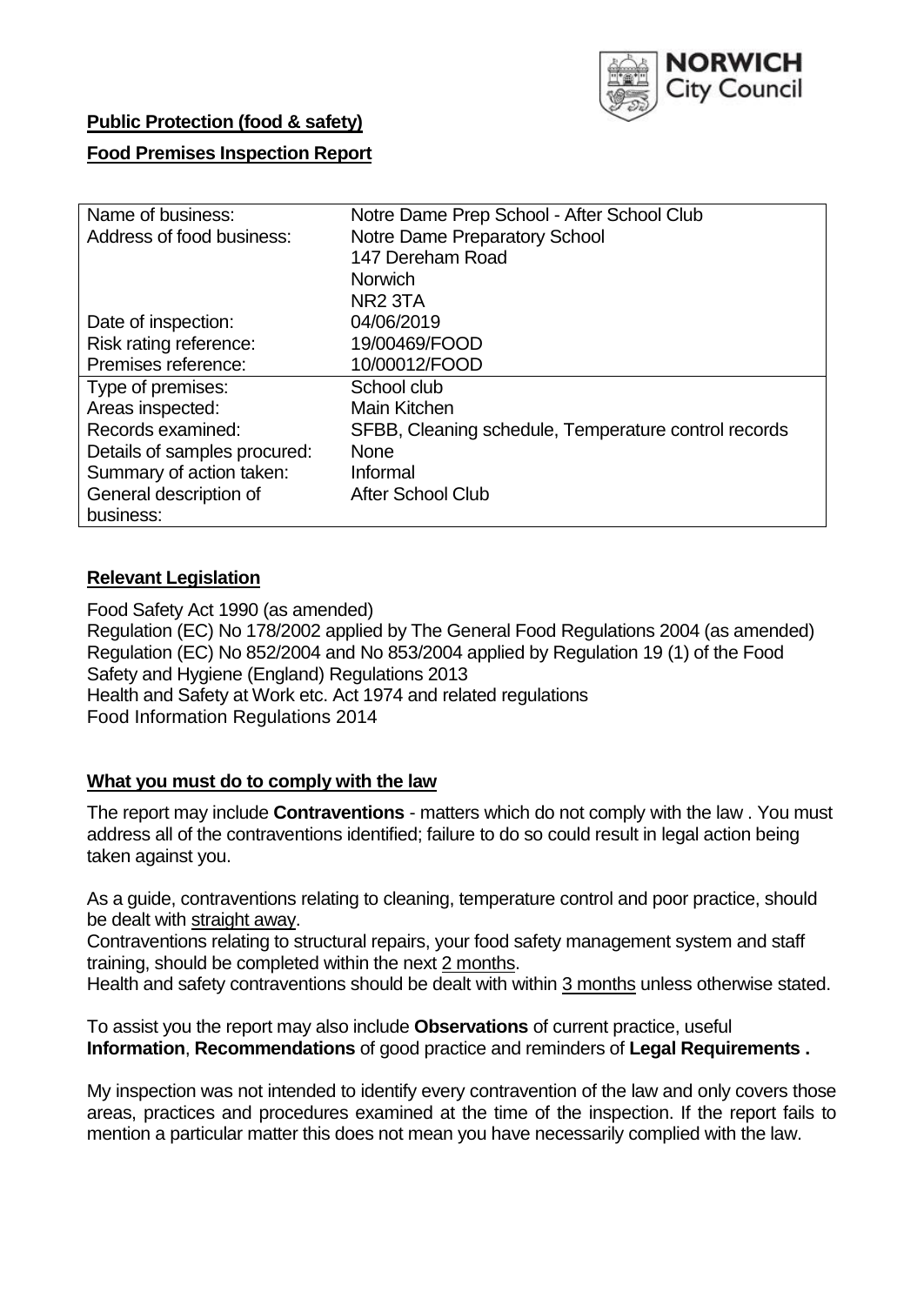# **FOOD SAFETY**

### **How we calculate your Food Hygiene Rating:**

The food safety section has been divided into the three areas which you are scored against for the hygiene rating: 1. food hygiene and safety procedures, 2. structural requirements and 3. confidence in management/control procedures. Each section begins with a summary of what was observed and the score you have been given. Details of how these scores combine to produce your overall food hygiene rating are shown in the table.

| <b>Compliance Area</b>                     |          |                  |           | <b>You Score</b> |               |    |           |    |          |  |  |
|--------------------------------------------|----------|------------------|-----------|------------------|---------------|----|-----------|----|----------|--|--|
| Food Hygiene and Safety                    |          |                  |           | 0                | 5             | 10 | 15        | 20 | 25       |  |  |
| <b>Structure and Cleaning</b>              |          |                  |           | $\Omega$         | 5             | 10 | 15        | 20 | 25       |  |  |
| Confidence in management & control systems |          |                  |           | $\Omega$         | 5             | 10 | 15        | 20 | 30       |  |  |
|                                            |          |                  |           |                  |               |    |           |    |          |  |  |
| <b>Your Total score</b>                    | $0 - 15$ | 20               | $25 - 30$ |                  | $35 - 40$     |    | $45 - 50$ |    | > 50     |  |  |
| <b>Your Worst score</b>                    | 5        | 10 <sup>10</sup> | 10        |                  | 15            |    | 20        |    |          |  |  |
|                                            |          |                  |           |                  |               |    |           |    |          |  |  |
| <b>Your Rating is</b>                      | 5        | 4                |           | 3                | $\mathcal{P}$ |    |           |    | $\Omega$ |  |  |

Your Food Hygiene Rating is 5 - a very good standard



## **1. Food Hygiene and Safety**

Food hygiene standards are high. You demonstrated a very good standard of compliance with legal requirements. You have safe food handling practices and procedures and all the necessary control measures to prevent cross-contamination are in place. Some minor contraventions require your attention. **(Score 5)**

## Contamination risks

**Contravention** The following exposed ready-to-eat food and or its packaging to the risk of cross-contamination with food borne bacteria or allergens

• raw foods i.e eggs were being stored above ready-to-eat foods i.e jellies in the Blizzard fridge. I was pleased to see that these were moved in my presence to the bottom of the fridge

#### Hand-washing

**Observation** I was pleased to see that disposable gloves were worn. However these should not replace hand washing. You must ensure that gloves are changed between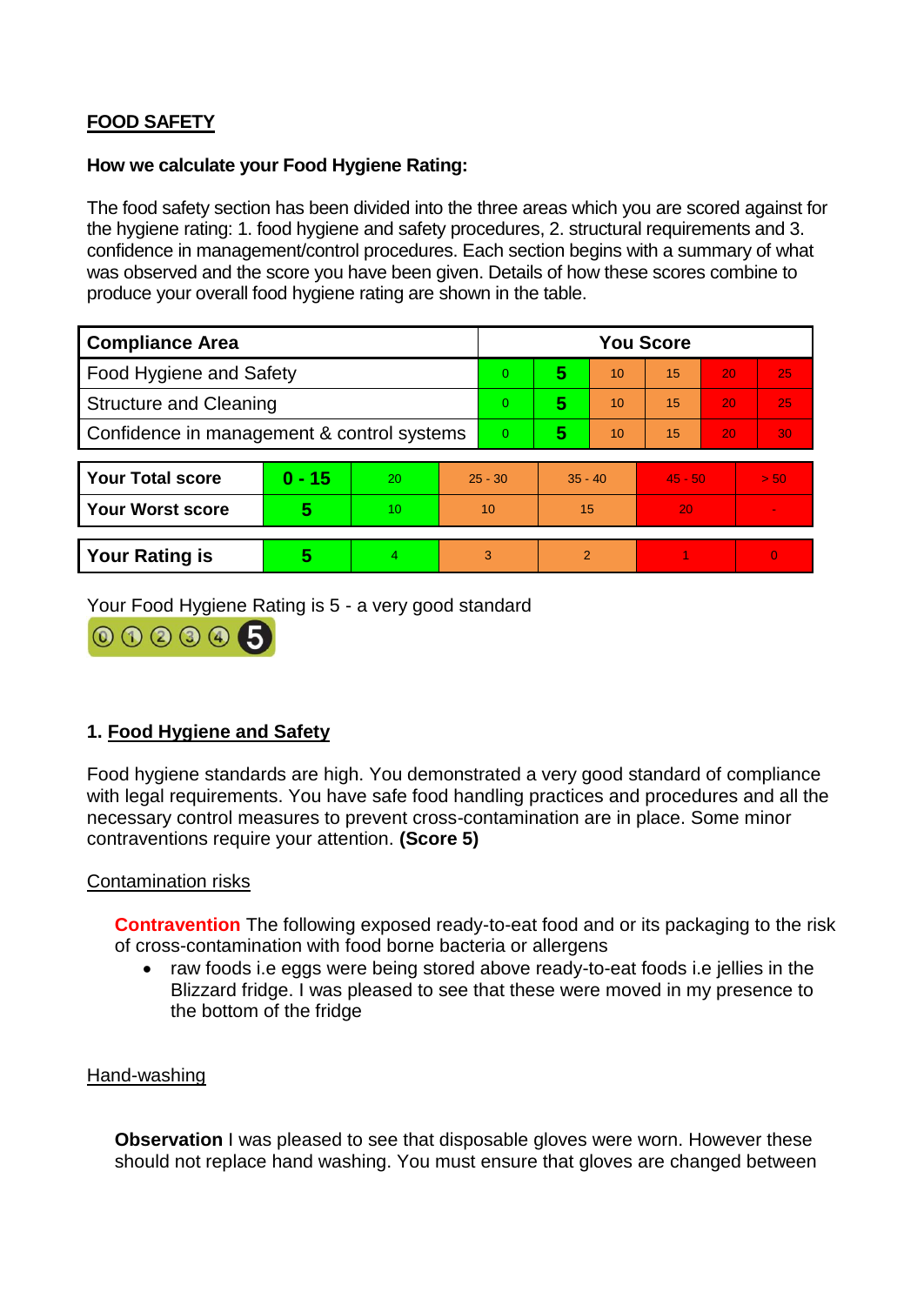tasks, such as handling raw and ready-to-eat foods or equipment and to wash hands between changes Personal Hygiene

**Observation** I was pleased to see that standards of personal hygiene were high.

## Temperature Control

**Observation** I was pleased to see you were able to limit bacterial growth and/or survival by applying appropriate temperature controls at points critical to food safety and that you were monitoring temperatures.

## **2. Structure and Cleaning**

The structure facilities and standard of cleaning and maintenance are all of a good standard and only minor repairs and/or improvements are required. Pest control and waste disposal provisions are adequate. The minor contraventions require your attention. **(Score 5)**

## Cleaning of Structure

**Observation** The kitchen had been well maintained and the standard of cleaning was good.

## Cleaning of Equipment and Food Contact Surfaces

**Contravention** The following items are dirty and must be cleaned:

- protective film left had been left on the door to the under counter 3 door fridge, please remove to aid easier cleaning
- blade to the table top can opener

**Observation** You had dedicated equipment for the preparation of raw and ready-to-eat foods.

## Cleaning Chemicals / Materials / Equipment and Methods

**Observation I** was pleased to see that the premises was kept clean and that your cleaning materials, methods and equipment were able to minimise the spread of harmful bacteria between surfaces.

## **Maintenance**

**Observation** I was pleased to see the kitchen had recently been refurbished.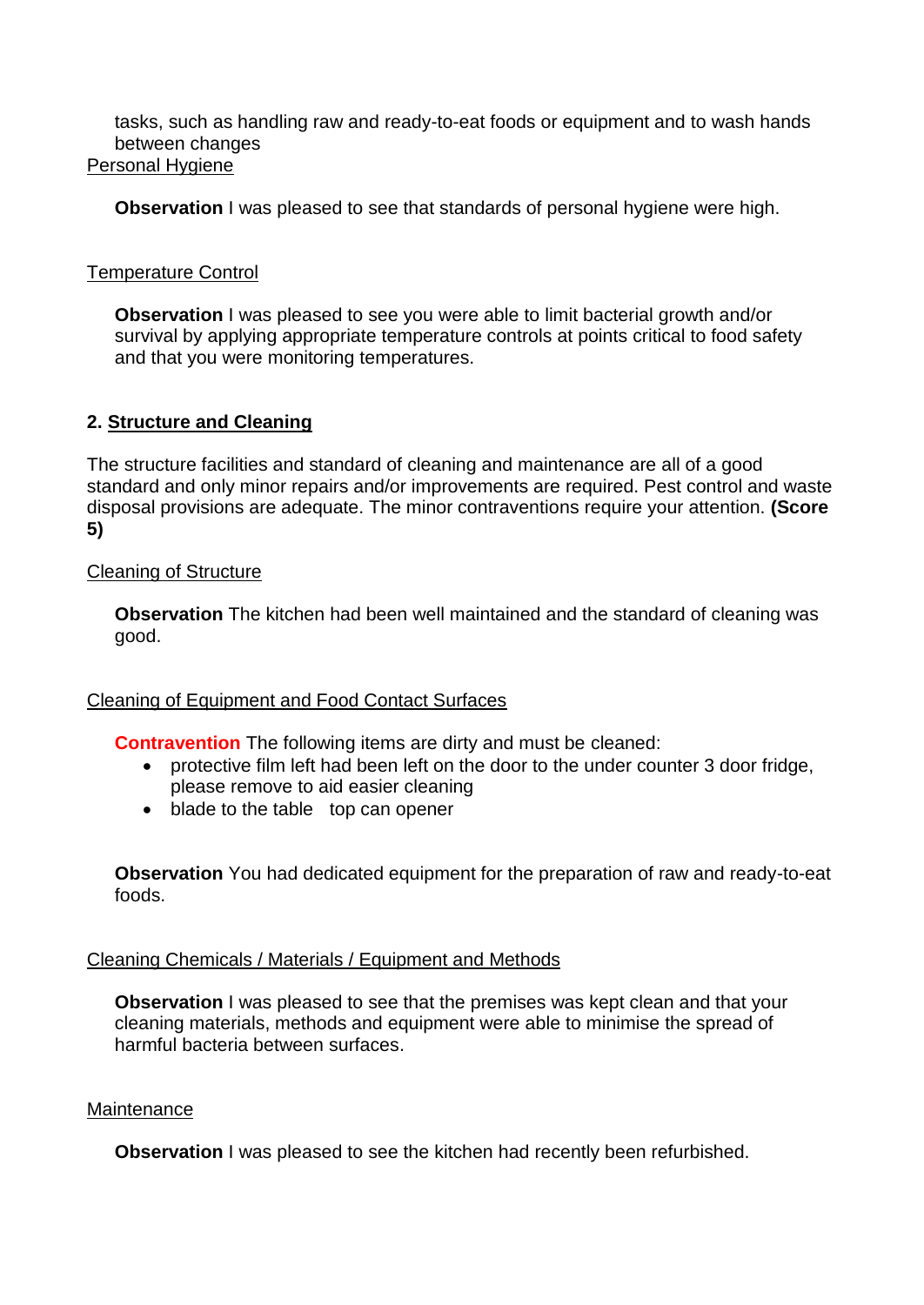**Observation** You are maintaining the premises in good condition. Facilities and Structural provision

**Observation** I was pleased to see the premises had been well maintained and that adequate facilities had been provided.

### Pest Control

**Observation** You have a pest control contract in place and there is no evidence of pest activity on the premises.

## **3. Confidence in Management**

A food safety management system is in place and you demonstrate a very good standard of compliance with the law. Your records are appropriate and generally maintained. Your staff are suitably supervised and trained. You have a good track record. There are some minor contraventions which require your attention. **(Score 5)**

Type of Food Safety Management System Required

**Observation** Your SFBB/food safety management system was in place and working well. I was confident you had effective control over hazards to food.

**Observation** You were date labelling perishable foods appropriately and could demonstrate effective control over food spoilage organisms.

**Observation** You had colour-coded equipment and effective separation between raw and ready-to-eat food at all stages in your operation.

**Observation** You were monitoring (and recording) the temperatures of your fridges and freezers well as the temperature of cooked/hot-held food and could demonstrate effective systems for controlling bacterial growth and survival.

#### Food Hazard Identification and Control

**Contravention** You have not identified these food hazards or the methods of control at critical points in your operation:

storing raw foods above ready-to-eat foods

#### Proving Your Arrangements are Working Well

**Contravention** You are not working to the following safe methods in your SFBB pack: